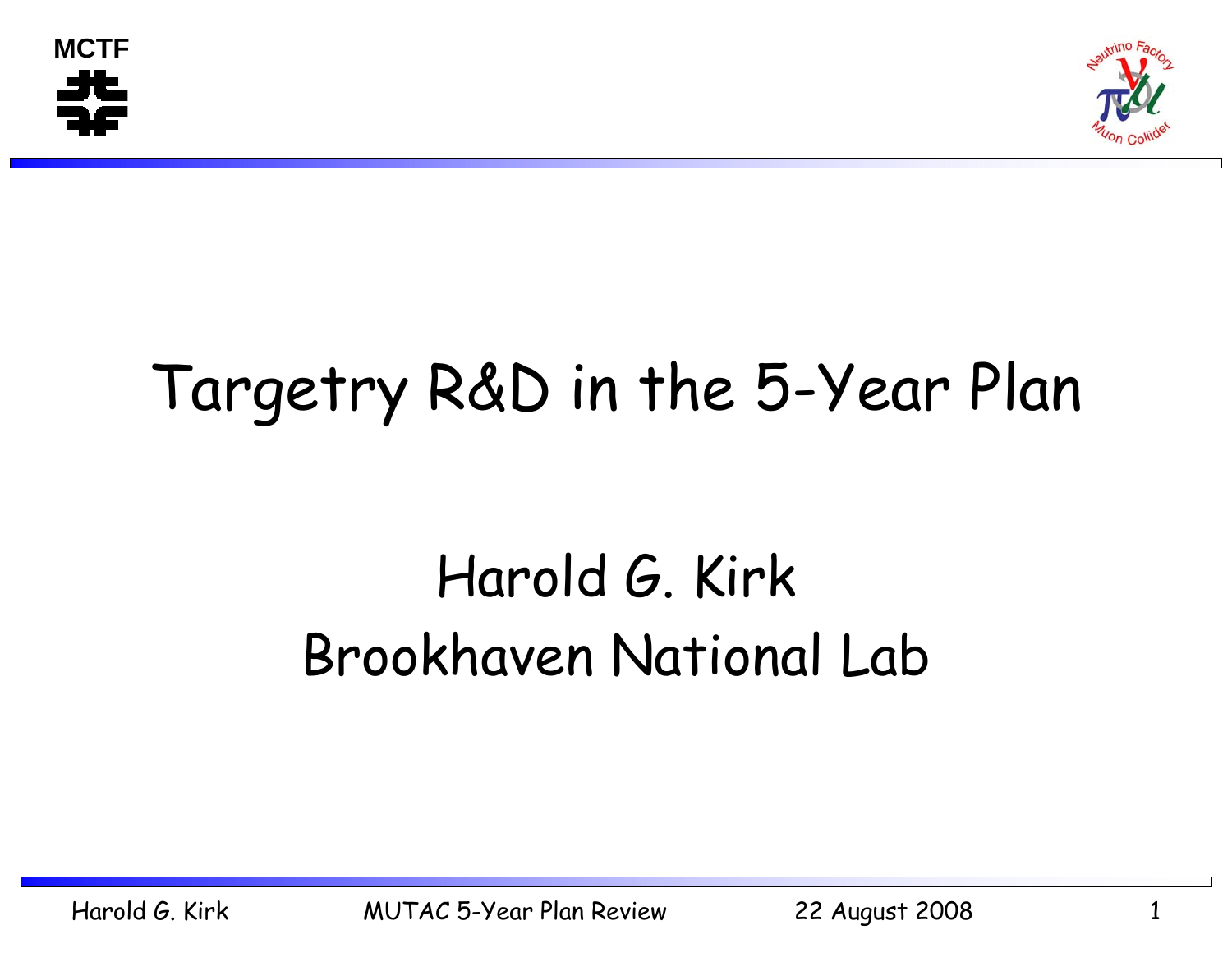



- • Simulation (coordinator: Rick Fernow)
	- Benchmark MERIT results
	- –Refine MHD modeling of beam/jet/field interactions
	- Refine nozzle simulations
	- –Study Hg jet splash issues for Hg collection pool
- • Facility Design (in conjunction with the MC RDR)
	- –Upstream & downstream beam windows
	- –Robotics for target replacement/repairs
	- –Design of tungsten/water inner shielding
	- –Study use of HTS conductor in target solenoid
- •Hardware R&D (see pp. 4-9)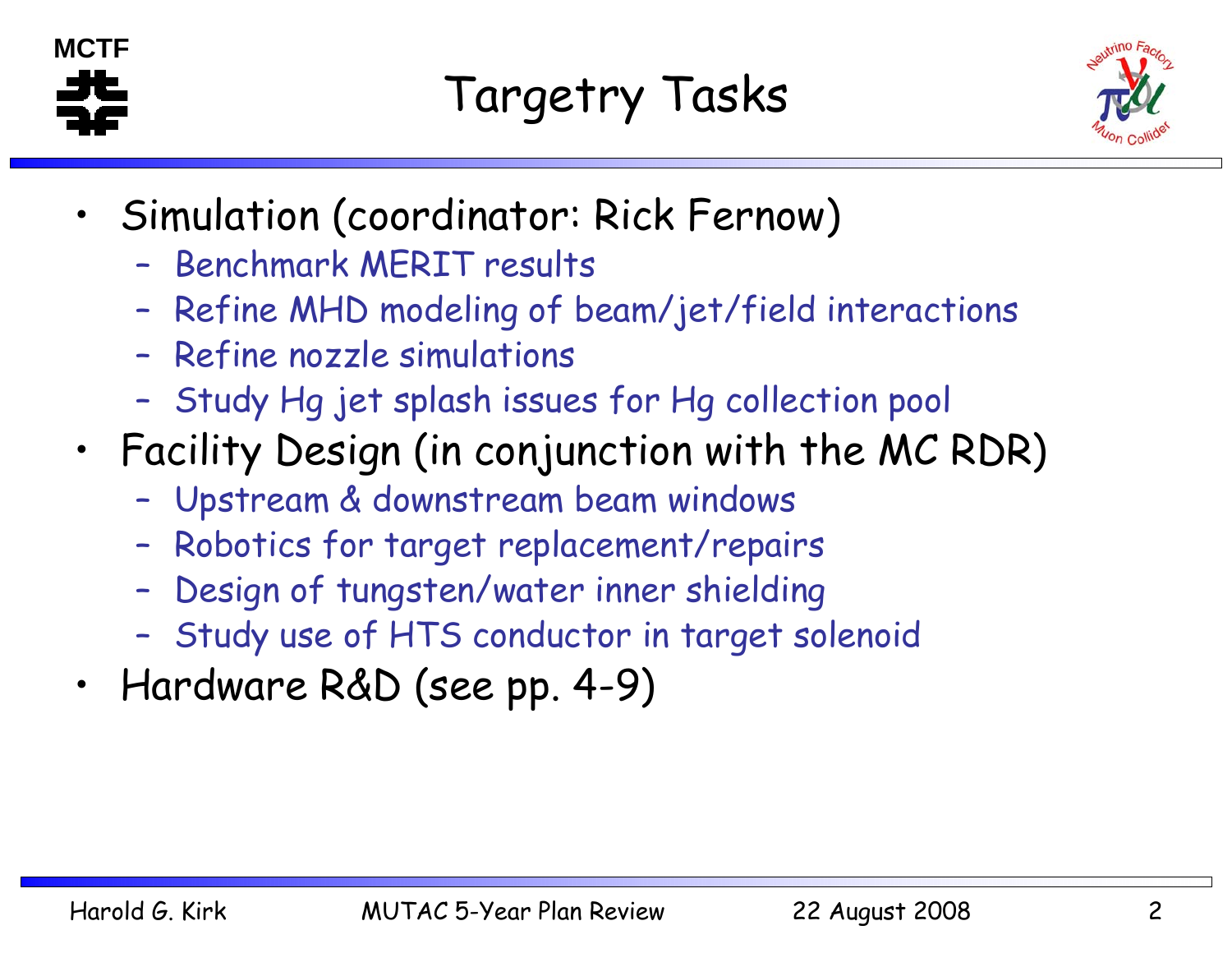

### RDR Specifics



Issues in common with MC ZDR (Alan Bross):

- Proton Driver
	- – Interface with Project X team to determine required modifications needed for NF
- Target Station
	- – Simulation, next iteration on target facility, detailed engineering of component parts
- • Pion Capture and Phase Rotation
	- –Complete engineering design for front-end
- • Cooling Channel
	- – Finalize engineering design of Study 2a channel (MICE +)
		- • Possible modifications
			- – $\mathsf{H}_\mathsf{2}$  gas absorbers
			- –Helical cooler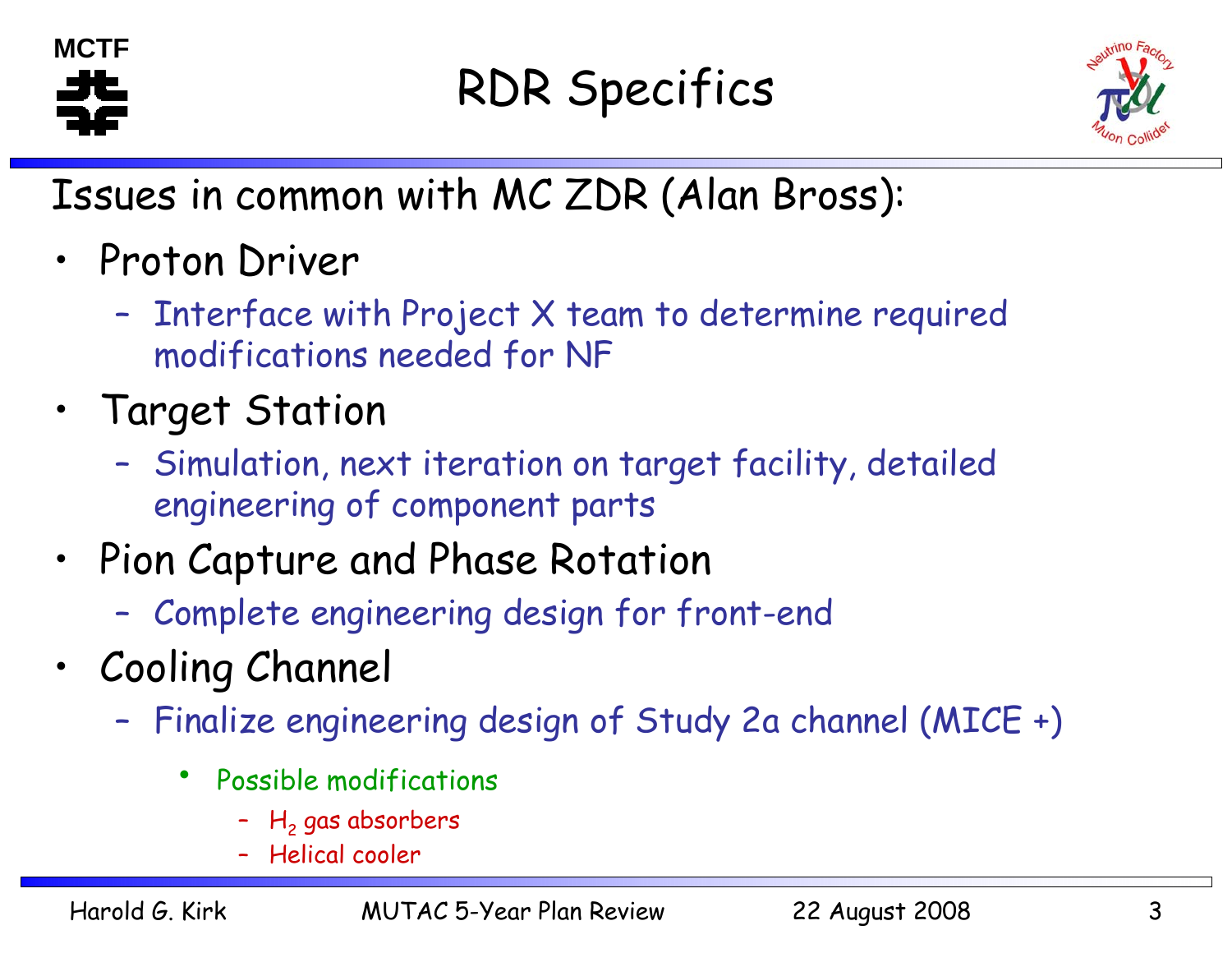



- • Hg Handling Issues
	- Continuous Hg Loop
	- –Eurosol/ESS Collaboration
- • Hg Jet optimization
	- Nozzle optimization
	- –Reconfigured Optical Diagnostics
	- –Improved Jet delivery
- • Jet/Beam Dump Interaction –Jet/Dump Splash Studies
- •Iron Plug Studies
- •Tungsten-Carbide Shielding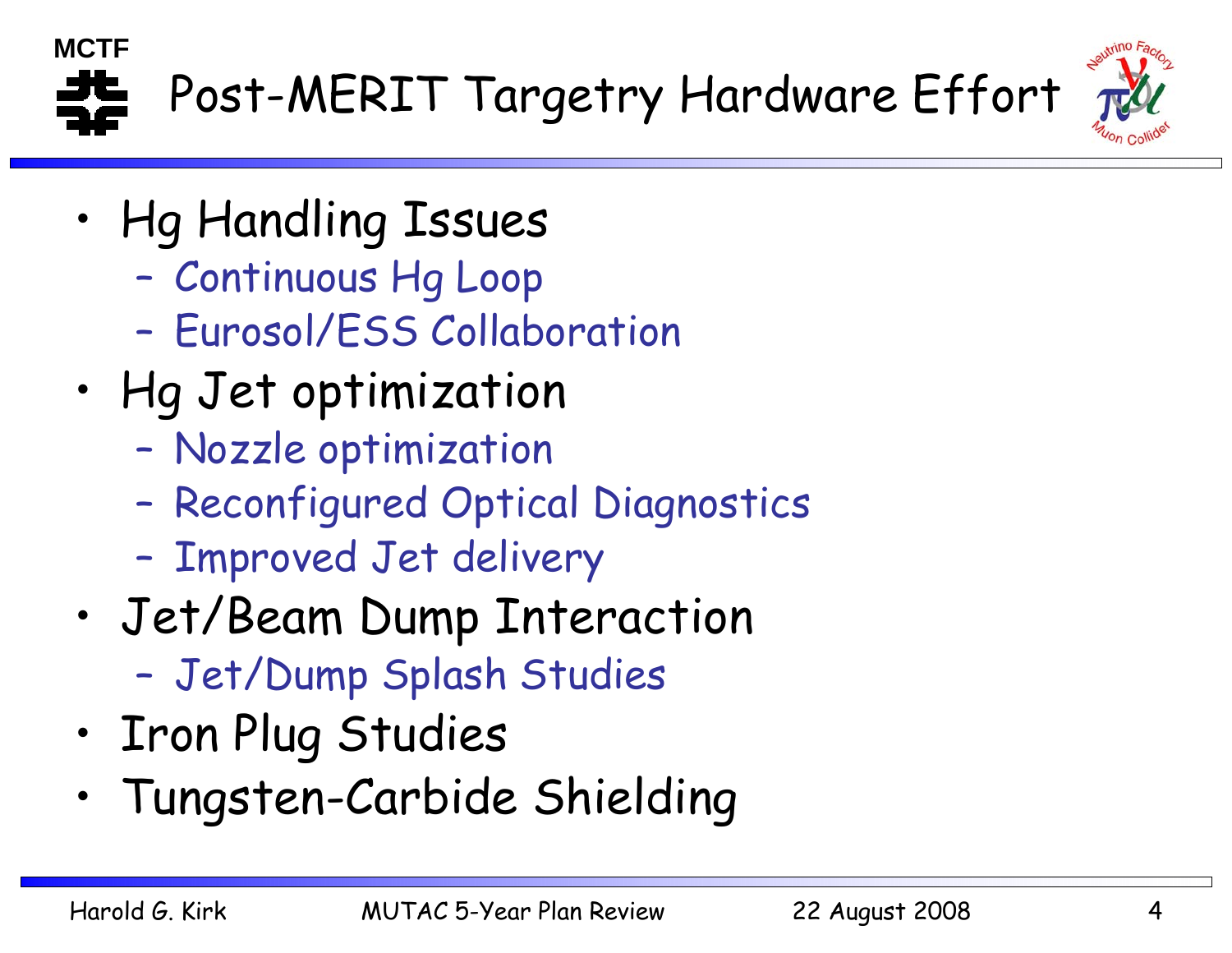

### **Hg Handling Issues**



- •Engineer Hg loop
- • Study CW Hg flow issues
- • Acquire Hg safety experience
- •**Explore** collaboration with Eurosol/ESS

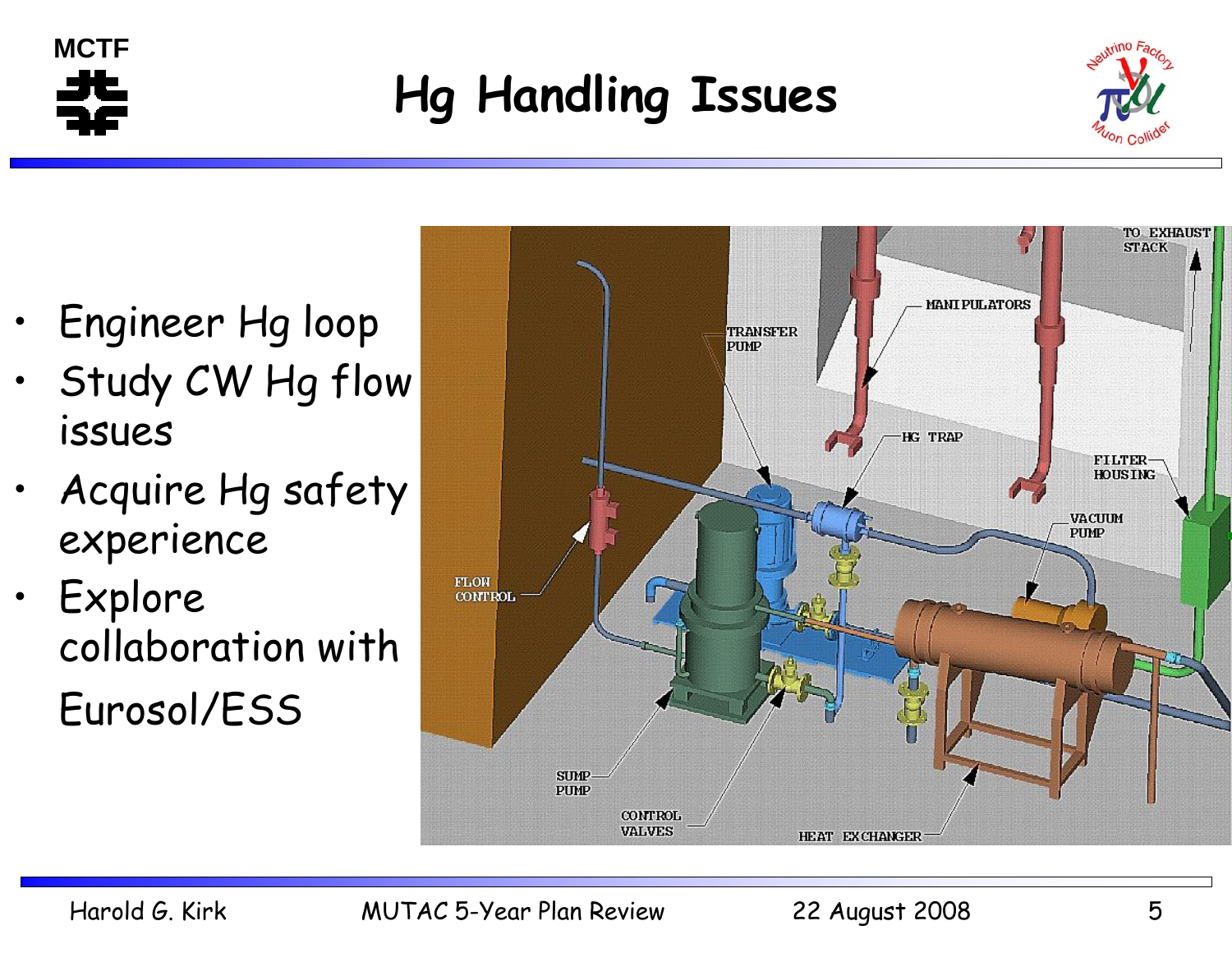**Iron Plug**

Purpose: Generate a more uniform magnetic field in jet delivery region

- • More closely approximate NF/MC targetry concep<sup>t</sup>
- •Reduce jet distortion
- •Nozzle/Jet Integration
- • Mechanical forces and stress analysis essential







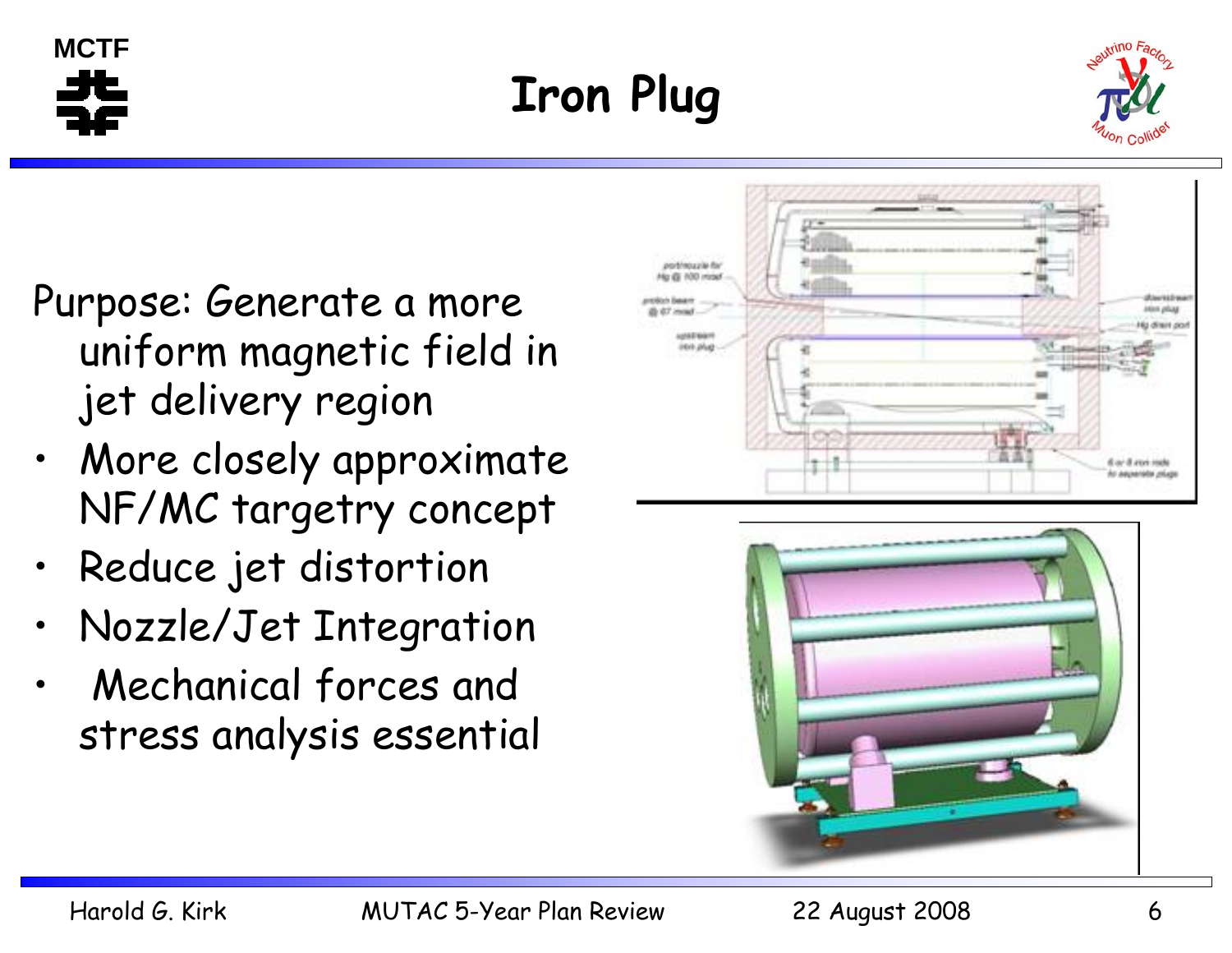



- •Assembly and maintenance issues require further thought
- •Thermal management issues will be significant
- •Simulation and hardware studies of Jet/dump splashes

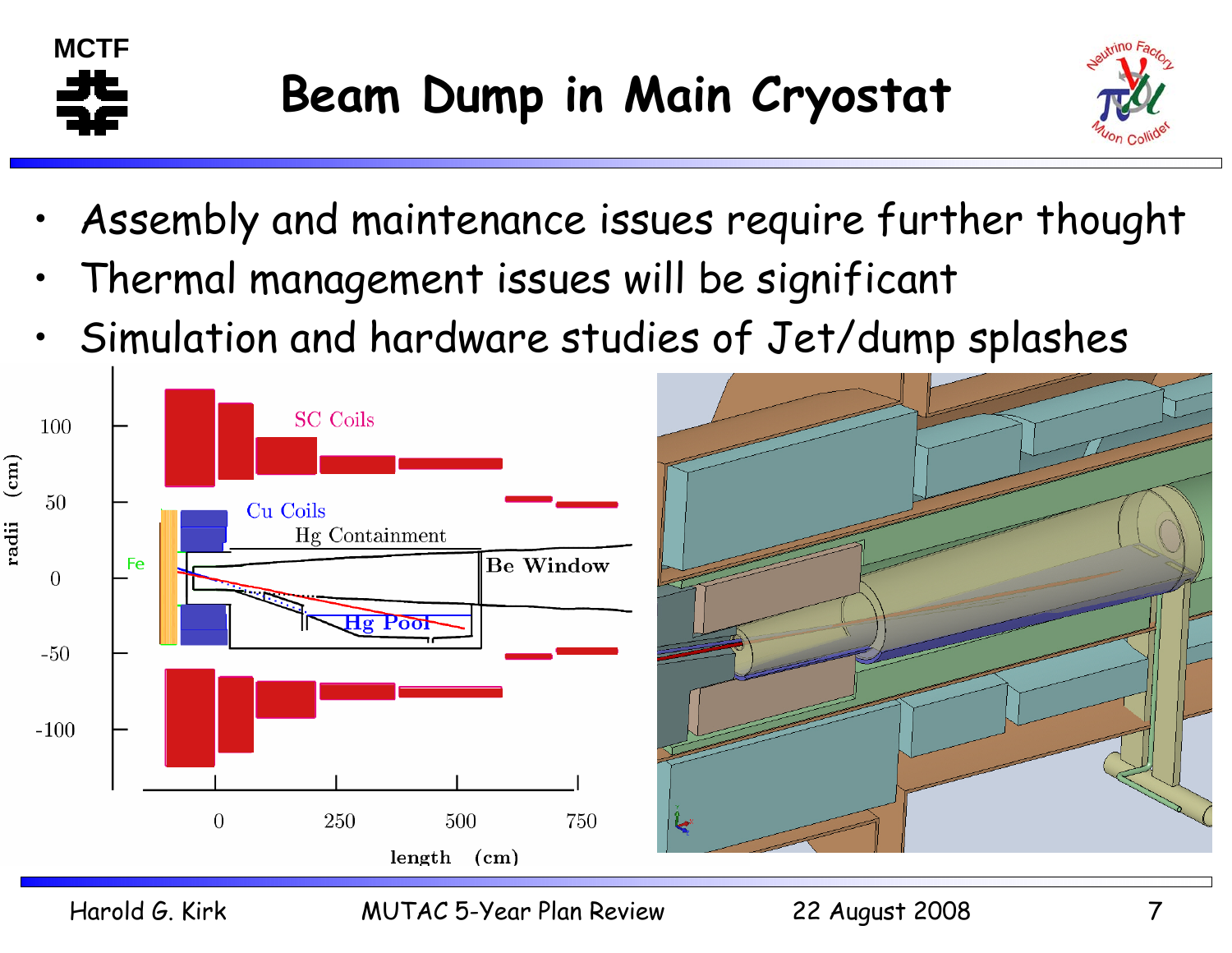

#### **Tungsten-Carbide Shielding**



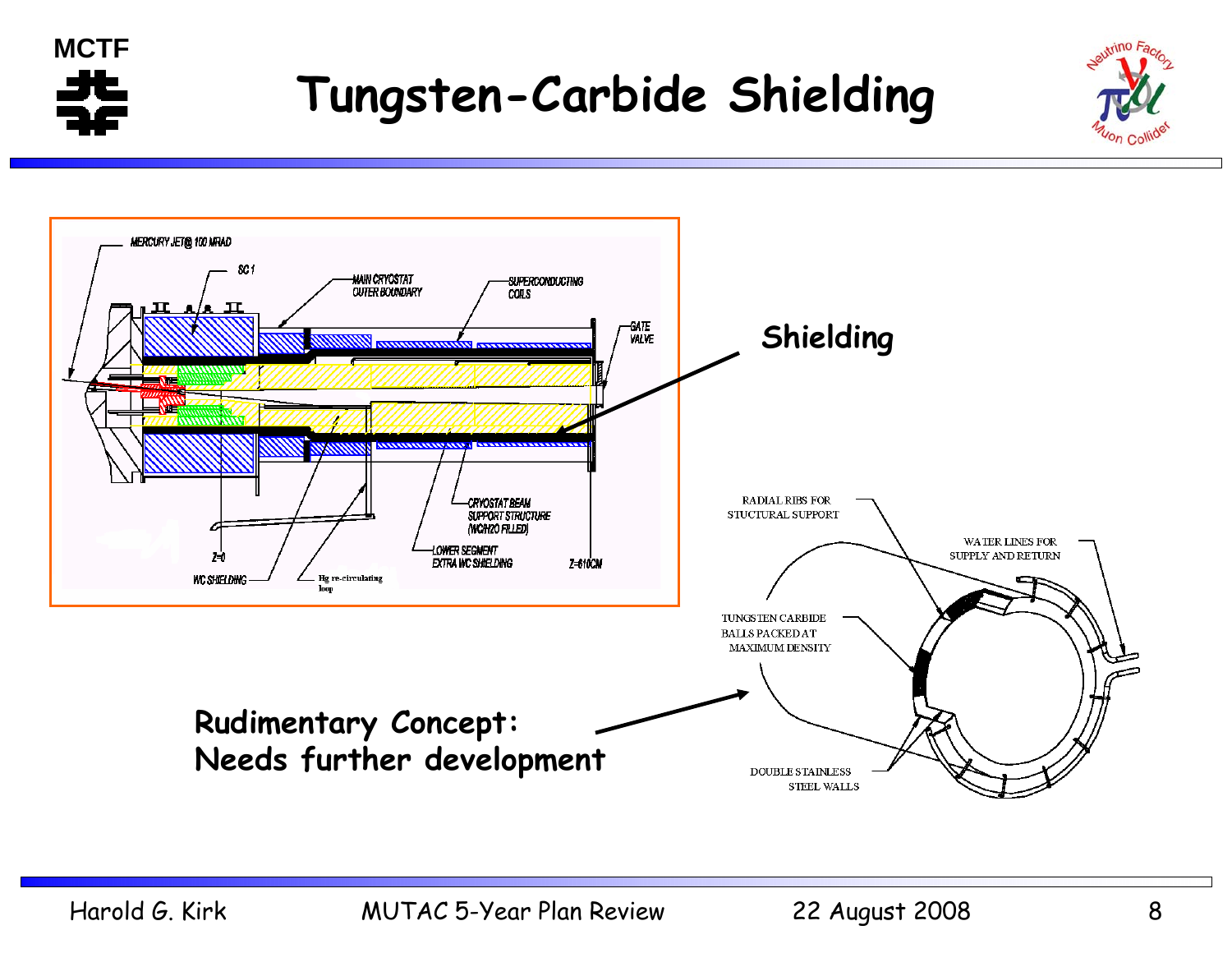



- •Nozzle design for optimized Hg jet delivery
- •Understanding of Jet/Dump interaction issues
- •Operational experience with a continuous Hg loop
- • Demonstration of impact of Fe plug on jet performance
- •Design for a water-cooled tungsten-carbide shield